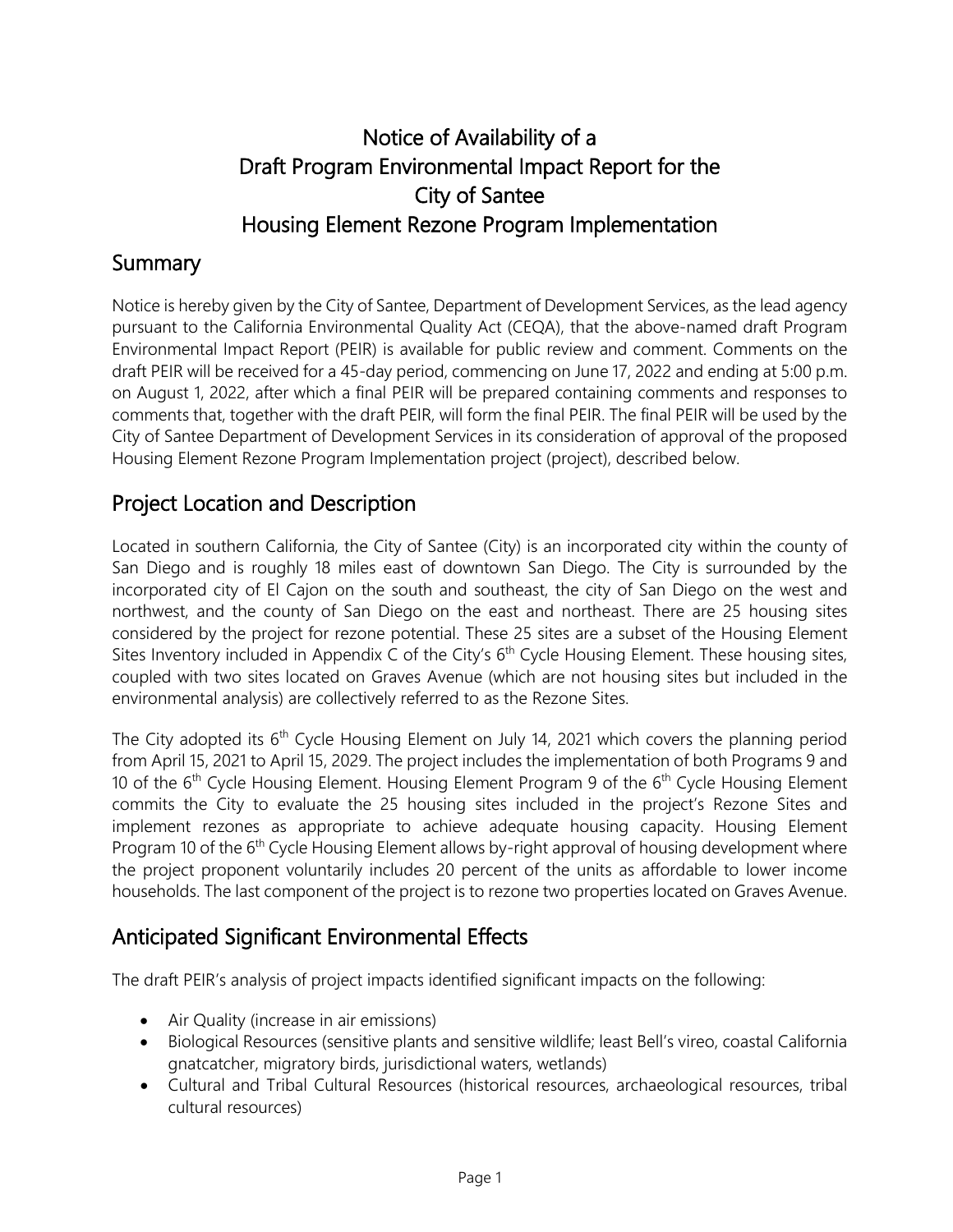- Geology/Soils (paleontological resources)
- Greenhouse Gas Emissions (emissions)
- Land Use and Planning (airport safety zone)
- Noise (increase in ambient noise levels, construction noise, vibration associated with future development)
- Transportation (Vehicles Miles Traveled)
- Public Utilities (utility infrastructure improvements)

The following impacts would be reduced to less than significant levels after mitigation is implemented:

Aesthetics:

• Potential to impact visual character and quality. Implement measure MM-CUL-1.

Biology:

- Potential to directly or indirectly impact sensitive species. Implement MM-BIO-1, MM-BIO-2, MM-BIO-3, MM-BIO-4.
- Potential to directly or indirectly impact sensitive vegetation communities. Implement MM-BIO-5.
- Potential to directly or indirectly impact jurisdictional water, wetlands, and wildlife corridors. Implement MM-BIO-6.

Cultural and Tribal Cultural Resources:

- Potential to directly impact historical resources. Implement MM-CUL-1.
- Potential to impact archaeological resources or tribal cultural resources. Implement MM-CUL-2 and MM-CUL-2.

Geology and Soils:

• Potential to impact paleontological resources. Implement MM-GEO-1.

Hazardous Materials:

• Potential to impact routine use, transport, and disposal of hazardous materials. Implement MM-HAZ-1.

Noise:

- Potential for substantial or permanent increase in ambient noise. Implement MM-NOS-1 and MM-NOS-2.
- Potential to result in generation of excessive groundborne vibration or groundborne noise levels. Implement MM-NOS-3.

However, the following would remain significant and unavoidable:

Air Quality:

- The inconsistency with the Regional Air Quality Strategy (RAQS) would remain until the RAQs are revised and incorporate the growth projections with the project. Impacts would remain significant and unavoidable.
- Construction Construction time frames and equipment for site-specific development projects are not available at this time, and there is a potential for multiple development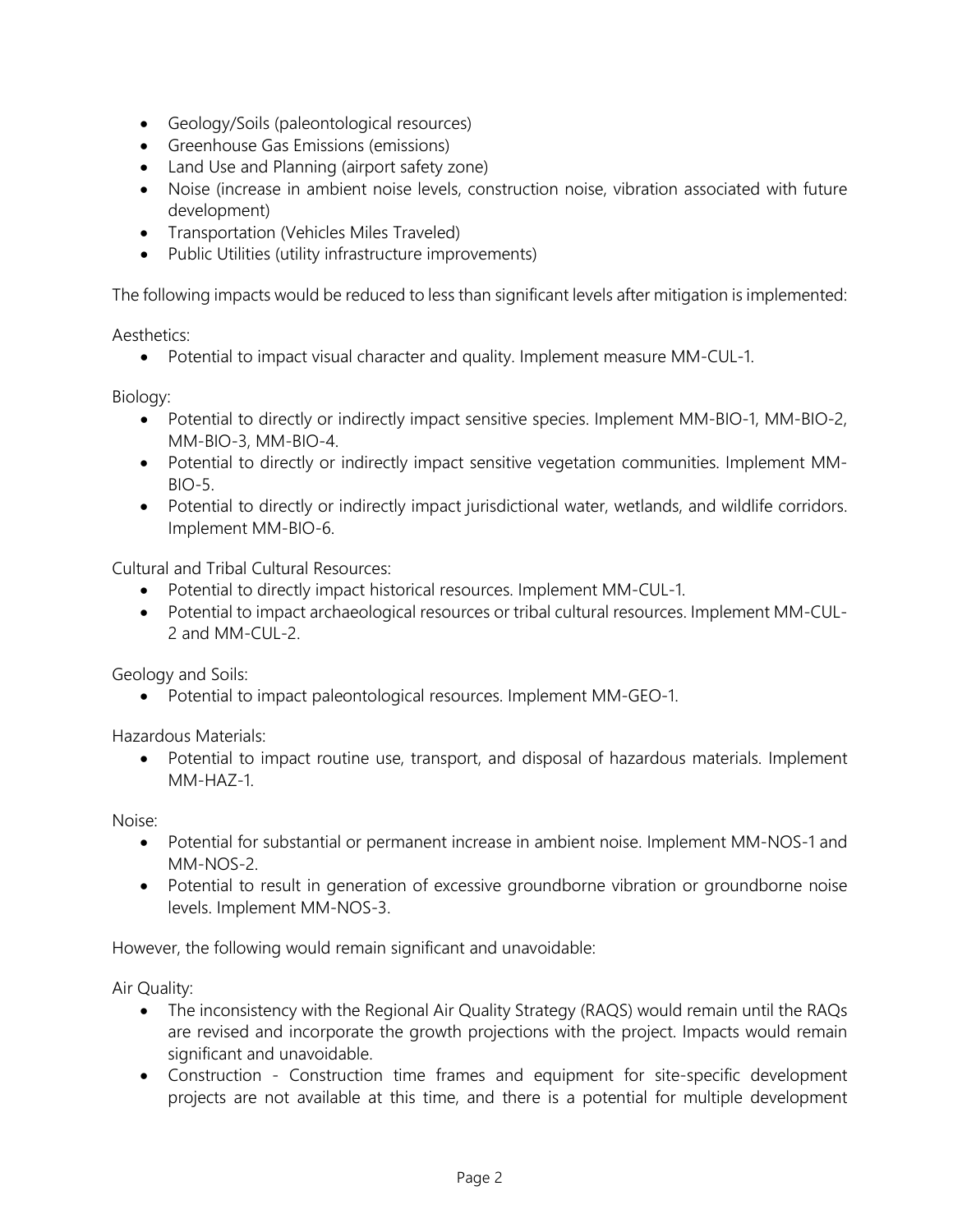projects to be constructed at one time, resulting in significant construction-related emissions. Therefore, despite adherence to mitigation measure MM-AQ-1, impacts associated with criteria pollutants during construction would remain significant and unavoidable.

• Operation - Because the significant air quality impact stems from an inconsistency between the project and the adopted land use plan upon which the RAQS is based, impacts would remain significant and unavoidable.

Greenhouse Gas Emissions:

- While the City's Consistency Checklist and implementation of MM-TRA-1 would minimize Greenhouse Gas (GHG) impacts associated with future development at the Rezone Sites, impacts would not be fully mitigated. Therefore, impacts associated with GHG emissions would remain significant and unavoidable.
- While implementation of the mitigation framework including MM-GHG-1 and MM-GHG-2 would minimize future development's inconsistency with GHG related plans, policies, and regulations, impacts would not be fully mitigated. Therefore, impacts associated with consistency with plans, policies, or regulations adopted for the purpose of reducing the emission of GHGs would remain significant and unavoidable.

Land Use and Planning:

• Because there is no feasible mitigation is available to reduce the potential conflict between the allowable density within the airport safety zones and the proposed Rezone Sites impacts would remain significant and unavoidable.

Noise:

• Vehicle Traffic Noise Increase in Ambient Noise: Impacts to existing sensitive land uses due to the increase in ambient noise levels associated with buildout of the Rezone Sites would remain significant and unmitigated.

Transportation:

• While implementation of the mitigation framework including MM-TRA-1, VMT impacts associated with future development at the Rezone Sites, impacts would be reduced but not be fully mitigated. Therefore, impacts associated with VMT would remain significant and unavoidable.

#### Public Review Process

One of the purposes of CEQA is to inform the public of the likely environmental consequences of public and private projects such as the proposed project. The purpose of this Notice, consistent with Sections 15086 and 15087 of the State CEQA Guidelines is to consult with and request comments on the draft PEIR's environmental analyses from responsible agencies, organizations, and interested parties.